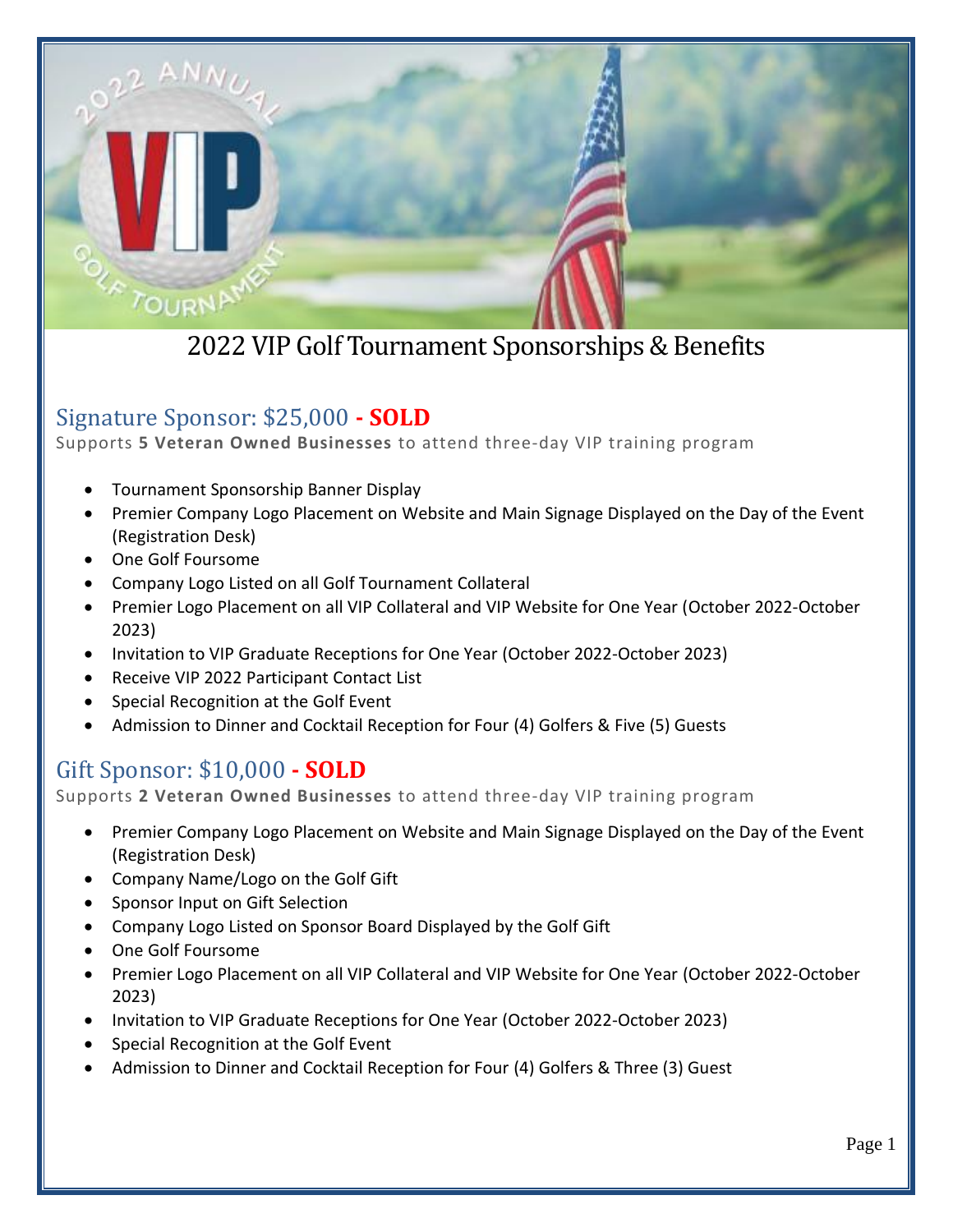# Stars & Stripes Sponsor: \$10,000 (**1** Available)

Supports **2 Veteran Owned Businesses** to attend three-day VIP training program

- Premier Company Logo Placement on Website and Main Signage Displayed on the Day of the Event (Registration Desk)
- One Golf Foursome
- Company Logo Listed on all Golf Tournament Collateral
- Premier Logo Placement on all VIP Collateral and VIP Website for One Year (October 2022-October 2023)
- Invitation to VIP Graduate Receptions for One Year (October 2022-October 2023)
- Special Recognition at the Golf Event
- Admission to Dinner and Cocktail Reception for Four (4) Golfers & Three (3) Guests
- Invitation to VIP Graduate Receptions for One Year (October 2022-October 2023)

## Helicopter Ball Drop Sponsor: \$7,000 **- SOLD**

Supports **1 Veteran Owned Businesses** to attend three-day VIP training program

- Helicopter Sponsor Signage
- Ride on the Helicopter
- Announcement and Prize Presentation to the Ball Winner
- Company Logo Displayed on Website and Main Signage on the Day of the Event (Registration Desk)
- One Golf Foursome
- Company Logo Displayed on all VIP Collateral and VIP Website for One Year (October 2022-October 2023)
- Special Recognition at the Golf Event
- Admission to Dinner and Cocktail Reception for Four (4) Golfers
- Invitation to VIP Graduate Receptions for One Year (October 2022-October 2023)

## Tournament Golf Ball Sponsor: \$5,000 **- SOLD**

Supports **1 Veteran Owned Businesses** to attend three-day VIP training program

- Company Logo displayed on the Golf Balls. (Sleeve of Golf Balls will be given at registration to each golfer)
- Company Logo Displayed on Website and Main Signage on the Day of the Event (Registration Desk)
- Two (2) Golfers
- Company Logo Placement on all VIP Collateral and VIP Website for One Year (October 2022-October 2023)
- Invitation to VIP Graduate Receptions for One Year (October 2022-October 2023)
- Special Recognition at the Golf Event
- Admission to Dinner and Cocktail Reception for Two (2) Golfers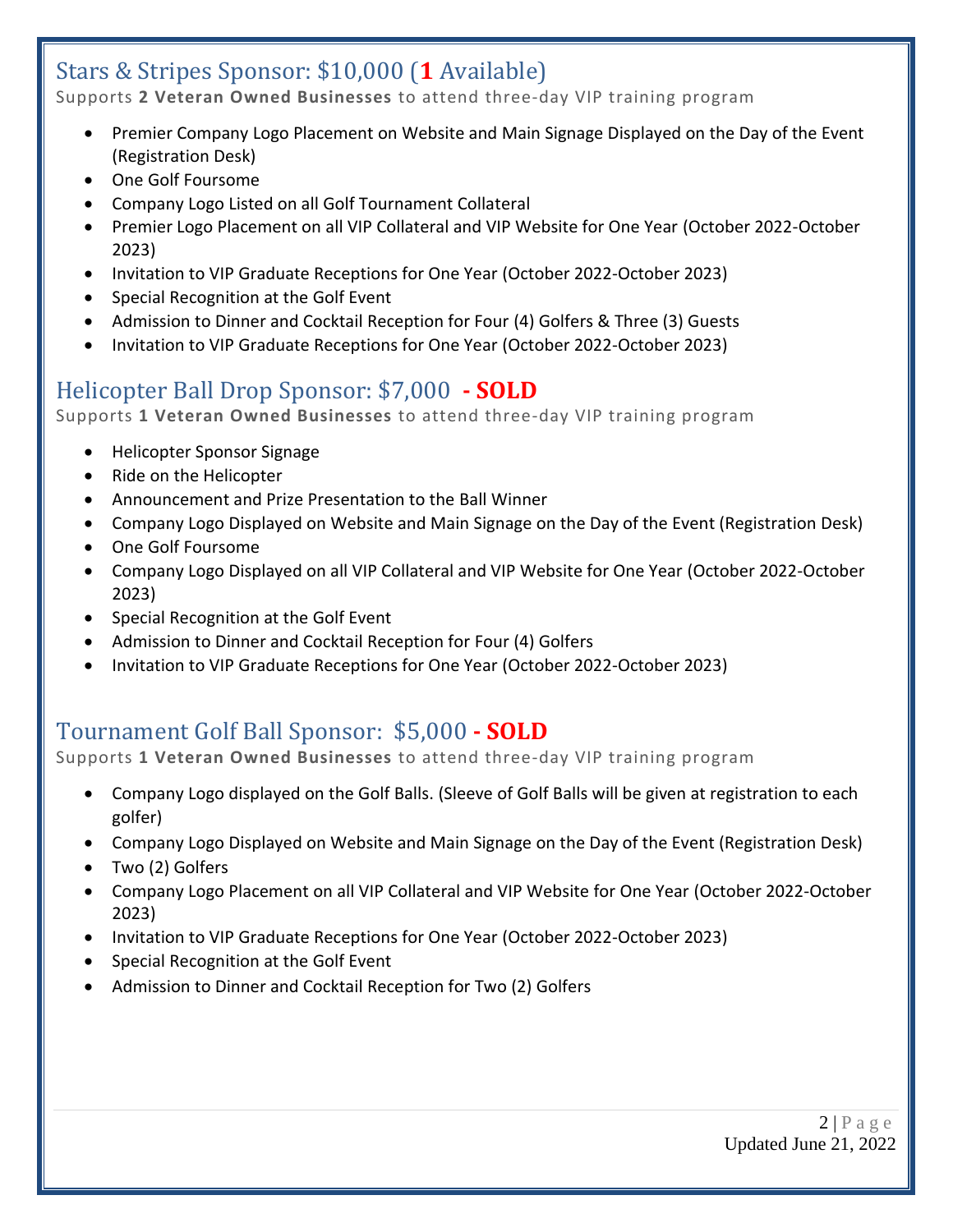# Patriot Sponsor: \$5,000 (**4** Available)

Supports **1 Veteran Owned Businesses** to attend three-day VIP training program

- Bag-drop Area Signage
- Company Logo Displayed on Website and Main Signage on the Day of the Event (Registration Desk)
- One Golf Foursome
- Company Logo Placement on all VIP Collateral and VIP Website for One Year (October 2022-October 2023)
- Invitation to VIP Graduate Receptions for One Year (October 2022-October 2023)
- Special Recognition at the Golf Event
- Admission to Dinner and Cocktail Reception for Four (4) Golfers & One (1) Guest

## Cocktail Reception & Bourbon Tasting Sponsor: \$5,000 **- SOLD**

Supports **1 Veteran Owned Business** to attend three-day VIP training program

- Reception & Bourbon Tasting Sponsor Signage
- Company Logo Displayed on Website and Main Signage on the Day of the Event (Registration Desk)
- One Golf Foursome
- Company Logo Placement on all VIP Collateral and VIP Website for One Year (October 2022-October 2023)
- Special Recognition at the Golf Event
- Admission to Dinner and Cocktail Reception for Four (4) Golfers

## Golf Cart Sponsor: \$4,000 **- SOLD**

Supports **1 Veteran Owned Business** to attend three-day VIP training program

- Company Name in Each Golf Cart (62 Golf Carts)
- Includes VIP Goodie Bag
- Company Logo Displayed on Website and Main Signage on the Day of the Event (Registration Desk)
- One Golf Foursome
- Company Name Listed on all VIP Collateral and VIP Website for One Year (October 2022-October 2023)
- Special Recognition at the Golf Event
- Admission to Dinner and Cocktail Reception for Four (4) Golfers

## Lunch Sponsor: \$3,500 **- SOLD**

Supports **1 Veteran Owned Business** to attend three-day VIP training program

- Lunch Sponsor Signage
- Company Logo Displayed on Website and Main Signage on the Day of the Event (Registration Desk)
- One Golf Foursome
- Company Name Listed on all VIP Collateral and VIP Website for One Year (October 2022-October 2023)
- Special Recognition at the Golf Event
- Admission to Dinner and Cocktail Reception for Four (4) Golfers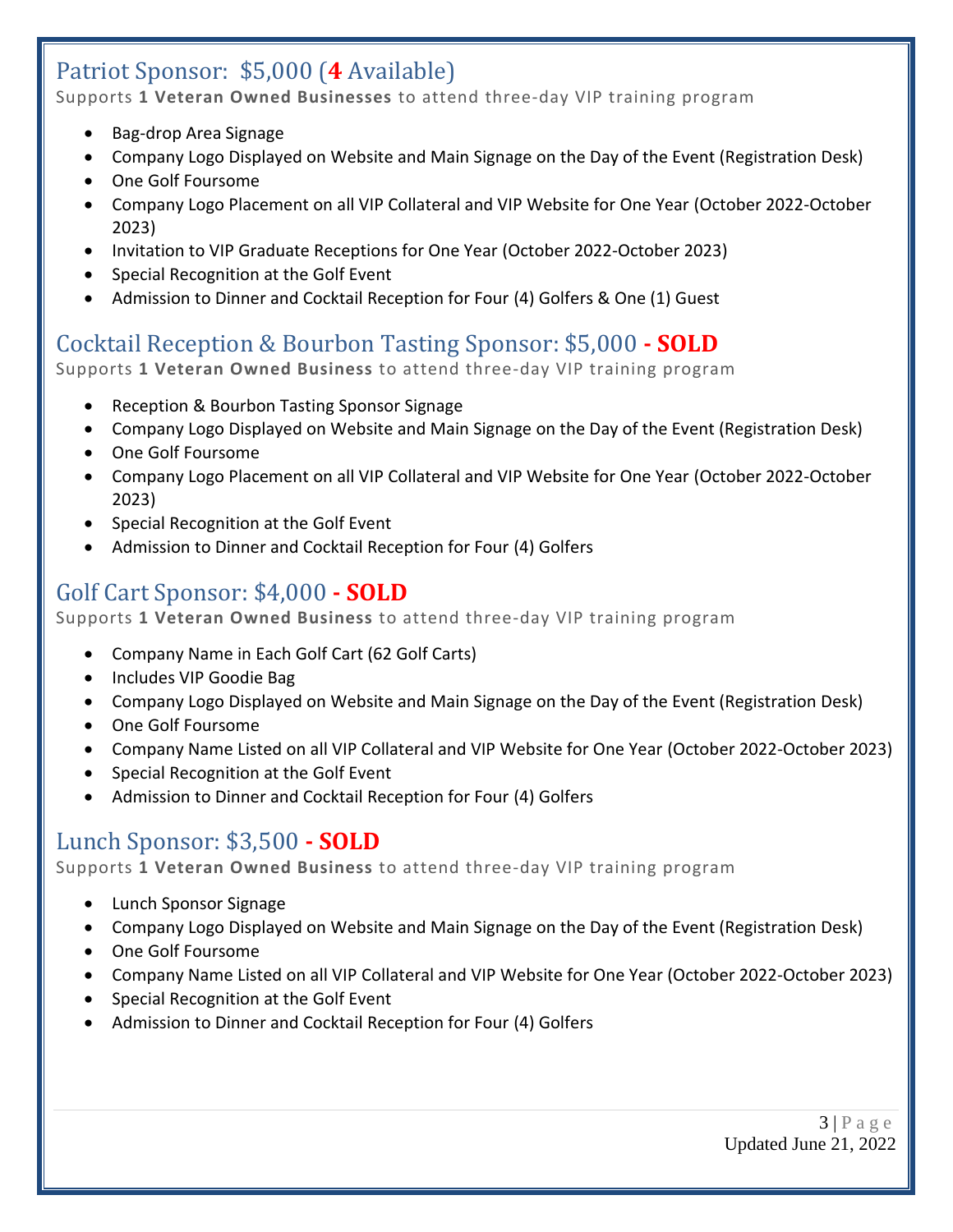## Closest to the Pin Sponsor: \$3,500 **- SOLD**

Supports **1 Veteran Owned Business** to attend three-day VIP training program

- One Company Logo Recognition Hole Sign at One of the Par 3's
- Company Logo Displayed on Website and Main Signage on the Day of the Event (Registration Desk)
- Closest to the Pin Award Presentation
- One Golf Foursome
- Company Name Listed on all VIP Collateral and VIP Website for One Year (October 2022-October 2023)
- Special Recognition at the Golf Event
- Admission to Dinner and Cocktail Reception for Four (4) Golfers

## Driving Range Sponsor: \$3,500 **- SOLD**

Supports **1 Veteran Owned Business** to attend three-day VIP training program

- Driving Range Sponsor Signage
- Longest Drive for Men & Longest Drive for Women Contest Award Presentation
- Company Logo Displayed on Website and Main Signage on the Day of the Event (Registration Desk)
- One Golf Foursome
- Company Name Listed on all VIP Collateral and VIP Website for One Year (October 2022-October 2023)
- Special Recognition at the Golf Event
- Admission to Dinner and Cocktail Reception for Four (4) Golfers

### Beverage Cart Sponsor: \$3,500 **- SOLD**

Supports **1 Veteran Owned Business** to attend three-day VIP training program

- Beverage Cart Sponsor Signage
- Ride in the Cart- Golfers Meet and Greet Opportunity for Sponsor.
- Company Logo Displayed on Website and Main Signage on the Day of the Event (Registration Desk)
- One Golf Foursome
- Company Name Listed on all VIP Collateral and VIP Website for One Year (October 2022-October 2023)
- Special Recognition at the Golf Event
- Admission to Dinner and Cocktail Reception for Four (4) Golfers

#### Scoreboard Sponsor: \$3,500**- SOLD**

Supports **1 Veteran Owned Business** to attend three-day VIP training program

- Scoreboard Sponsor Signage
- Announcement and Presentation to Winning Foursome
- Company Logo Displayed on Website and Main Signage on the Day of the Event (Registration Desk)
- One Golf Foursome
- Company Name Listed on all VIP Collateral and VIP Website for One Year (October 2022-October 2023)
- Special Recognition at the Golf Event
- Admission to Dinner and Cocktail Reception for Four (4) Golfers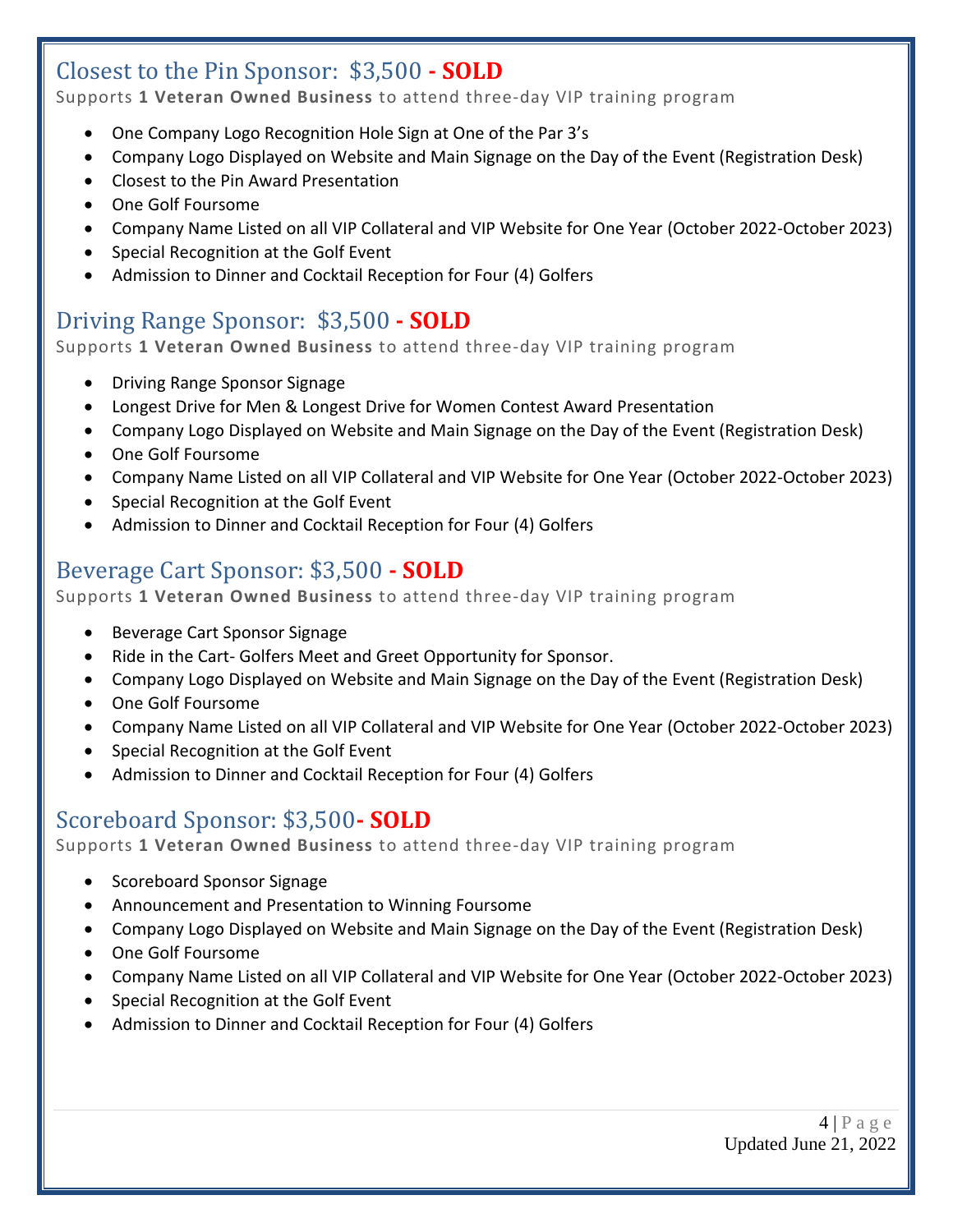#### Welcome Beverage Bar Sponsor: \$3,500 or \$4,000 w/Foursome Supports **1 Veteran Owned Business** to attend three-day VIP training program

- Welcome Beverage Bar Sponsor Signage
- Company Logo Displayed on Website and Main Signage on the Day of the Event (Registration Desk)
- Two (2) Golfers or \$4,000 w/Foursome
- Company Name Listed on all VIP Collateral and VIP Website for One Year (October 2022-October 2023)
- Special Recognition at the Golf Event
- Admission to Dinner and Cocktail Reception for two (2) Golfers

### Cigarbox Sponsor - \$3,500 or \$4,000 w/Foursome **- SOLD**

Support Veteran Owned Businesses in the VIP training program

- Your Company Name Featured on a Hole Sign, Displayed on the Golf Course at the Cigar Rolling Station
- Company Logo Displayed on Website and Main Signage on the Day of the Event (Registration Desk)
- Two (2) Golfers or \$4,000 w/Foursome
- Company Name Listed on all VIP Collateral and VIP Website for One Year (October 2022-October 2023)
- Special Recognition at the Golf Event
- Admission to Dinner and Cocktail Reception for two (2) Golfers

## Event Flags Sponsor - \$3,500 or \$4,000 w/Foursome **- SOLD**

Support Veteran Owned Businesses in the VIP training program

- Your Company Name Featured on a Lawn Sign, Displayed at the Registration Area on the Day of the Event.
- 1200 American Flags will be Proudly Displayed Throughout the Venue as Part of the Festivities
- Company Logo Displayed on Website and Main Signage on the Day of the Event (Registration Desk)
- Two (2) Golfers or \$4,000 w/Foursome
- Company Name Listed on all VIP Collateral and VIP Website for One Year (October 2022-October 2023)
- Special Recognition at the Golf Event
- Admission to Dinner and Cocktail Reception for two (2) Golfers

### Back Swing Golf Sponsor - \$3,500 or \$4,000 w/Foursome **- SOLD**

Support Veteran Owned Businesses in the VIP training program

- Your Company Name Featured on a Lawn Sign, Displayed on the Golf Course at the Back Swing Golf Station on the Day of the Event.
- Company Logo Displayed on Website and Main Signage on the Day of the Event (Registration Desk)
- Two (2) Golfers or \$4,000 w/Foursome
- Company Name Listed on all VIP Collateral and VIP Website for One Year (October 2022-October 2023)
- Special Recognition at the Golf Event
- Admission to Dinner and Cocktail Reception for two (2) Golfers